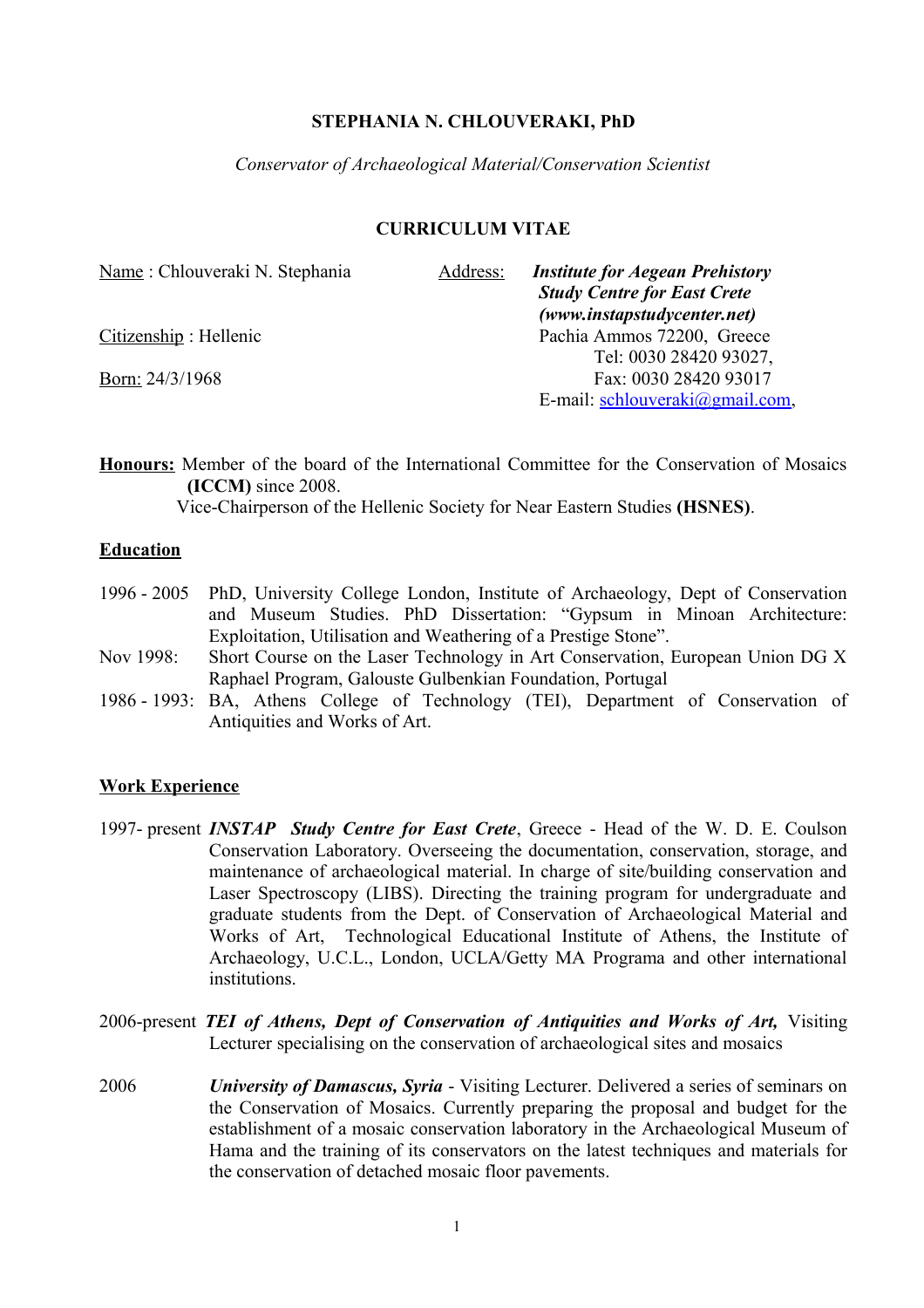2003 -2010 *Dept. of Archaeology, Ministry of Culture, Damascus, Syria –* Designed and supervised a Training Program of the European Centre for Byzantine and Post Byzantine Monuments on the Conservation of Mosaics in Syria. Surveyed the storerooms and laboratories of the Archaeological Museum and the Citadel of Damascus in 2004 in order to consult on conservation problems and to design a training program for the Syrian conservators. Consultant on the development of the on–line conservation data base of the Archaeology Department.

> In 2006 and 2008 -2010 designed and implemented the setting up of a Mosaic Conservation Laboratory at the Archaeological Museum of Hama where a series of seminars and laboratory demonstrations on the conservation, mounting and storage of detached mosaics takes place on an annual basis.

2003 - present *Deir Ain Abata*, *Jordan* – Project Director, Site and Mosaic Conservation at the Monastery of St. Lot, under the auspices of the Ministry of Tourism and Antiquities, Jordan and the British Museum. Since 1999, the conservation of the site and the mosaics is funded by the European Centre for Byzantine and Post Byzantine Monuments, Greece.

> In charge of conservation and training of local personnel, educational programs for school students and the public in the area of the south Dead Sea coast.

Scientific analysis of mosaics and wall paintings.

Training of undergraduate and graduate students from Dept. of Conservation of Archaeological Material and Works of Art, Technological Educational Institute of Athens and the Institute of Archaeology, U.C.L., London.

- 1995 present *Toplou Monastery, Crete* Conservation Consultant. Setting up a conservation laboratory for the conservation of ethnographic materials including ceramic, wood, leather and metal objects. In charge of the environmental management of the monastery's museum, which includes Byzantine icons, rare books, ecclesiastical artefacts, engravings, and a small collection of weapons that represent the historical conflicts that took place on the island.
- 1995 1997 *Kavousi Excavations, Crete* (American School of Classical Studies at Athens). Conservation of pottery from the excavations of the.
- 1992 1997 *Knossos Excavations Stratigraphical Museum, Crete* (British School of Archaeology at Athens) - Conservator of pottery, metal, ivory and other small finds from the Knossos excavations. Planning and supervision of the first aid and reburial of the mosaics of the Villa Dionysos at Knossos (1997).
- 1991 1993 *Stone Conservation Institute, Athens* Research assistant working on XRD, SEM analysis and on the study of the "Effects of Environmental Factors on the Historical Monuments". A joined project of the Ente per Le Nuove Technologie, L'Energia et L' Abiente (ENEA), Italy and the Stone Conservation Institute, Ministry of Culture, Greece, in the framework of the EC Project STEP 0143 - IT.
- 1991 *17th Ephoreia of Prehistoric and Classical Antiquities (Ministry of Culture, Greece)* - Conservator. Work on the stone/masonry at the "Great Tomb of Lefkadia".